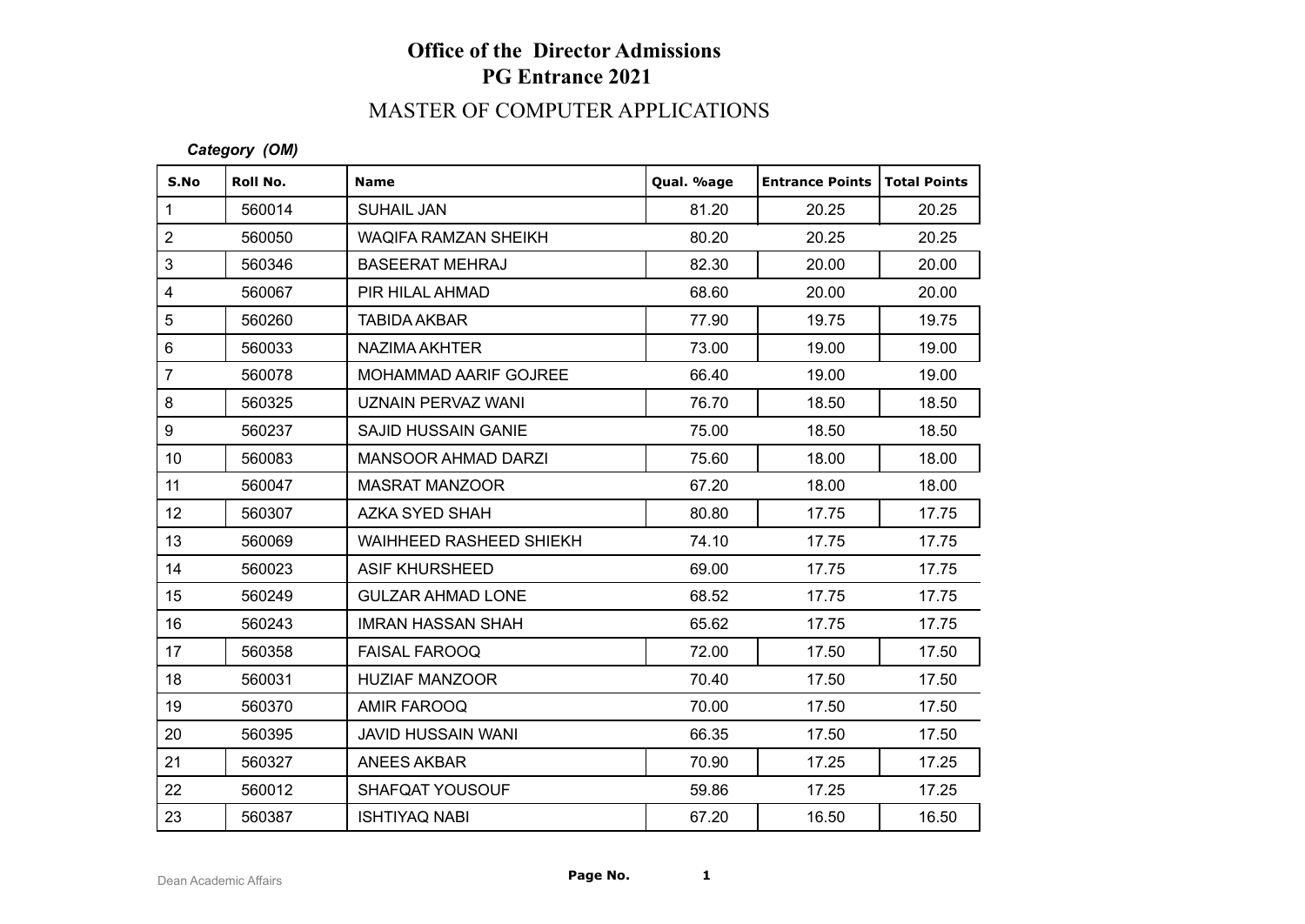# **Office of the Director Admissions PG Entrance 2021**

## MASTER OF COMPUTER APPLICATIONS

### *Category (OM)*

| S.No | Roll No. | <b>Name</b>                  | Qual. %age | <b>Entrance Points</b> | <b>Total Points</b> |
|------|----------|------------------------------|------------|------------------------|---------------------|
| 24   | 560368   | <b>SHAHID YASIN RESHI</b>    | 79.50      | 16.25                  | 16.25               |
| 25   | 560072   | NAZAKAT KHALIQ               | 73.70      | 16.00                  | 16.00               |
| 26   | 560022   | <b>ASMAT KHURSHEED</b>       | 72.40      | 16.00                  | 16.00               |
| 27   | 560032   | <b>ZUHAIB SHAFI</b>          | 68.70      | 16.00                  | 16.00               |
| 28   | 560332   | WASIQ AHMAD WAZA             | 68.56      | 16.00                  | 16.00               |
| 29   | 560289   | <b>TAJAMUL KHAN</b>          | 72.30      | 15.75                  | 15.75               |
| 30   | 560343   | <b>MOHAMMAD HANAN KHAN</b>   | 68.11      | 15.75                  | 15.75               |
| 31   | 560076   | JAVEED AHMAD SHEIKH          | 69.40      | 15.25                  | 15.25               |
| 32   | 560184   | <b>GOWHER RASHID AHANGER</b> | 67.90      | 15.25                  | 15.25               |
| 33   | 560054   | KIFAYAT MOHI-UD-DIN PARRAY   | 67.60      | 15.25                  | 15.25               |
| 34   | 560228   | <b>UZRAT SHAFI</b>           | 74.90      | 15.00                  | 15.00               |
| 35   | 560378   | <b>ISHRAT MAQBOOL</b>        | 74.80      | 15.00                  | 15.00               |
| 36   | 560095   | RAKIB AMIN DAR               | 64.80      | 15.00                  | 15.00               |
| 37   | 560264   | PARVAIZ AHMAD DAR            | 75.70      | 14.75                  | 14.75               |

#### *Category (RBA)*

| S.No | Roll No. | <b>Name</b>              | Qual. %age | l Entrance Points | <b>Total Points</b> |
|------|----------|--------------------------|------------|-------------------|---------------------|
| 38   | 560371   | <b>WASEEM YOUSUF DAR</b> | 68.20      | 13.00             | 13.00               |
| 39   | 560314   | SHAHID AHMAD WANGNU      | 65.60      | 12.50             | 12.50               |
| 40   | 560385   | AADILA JAN               | 71.22      | 12.25             | 12.25               |
| 41   | 560094   | <b>FAZIL MANSOOR PIR</b> | 68.40      | 12.25             | 12.25               |
| 42   | 560283   | MOHAMMAD YOUNUS WAGAY    | 62.50      | 12.00             | 12.00               |
| 43   | 560091   | TOIBA SAJAD              | 68.02      | 11.00             | 11.00               |